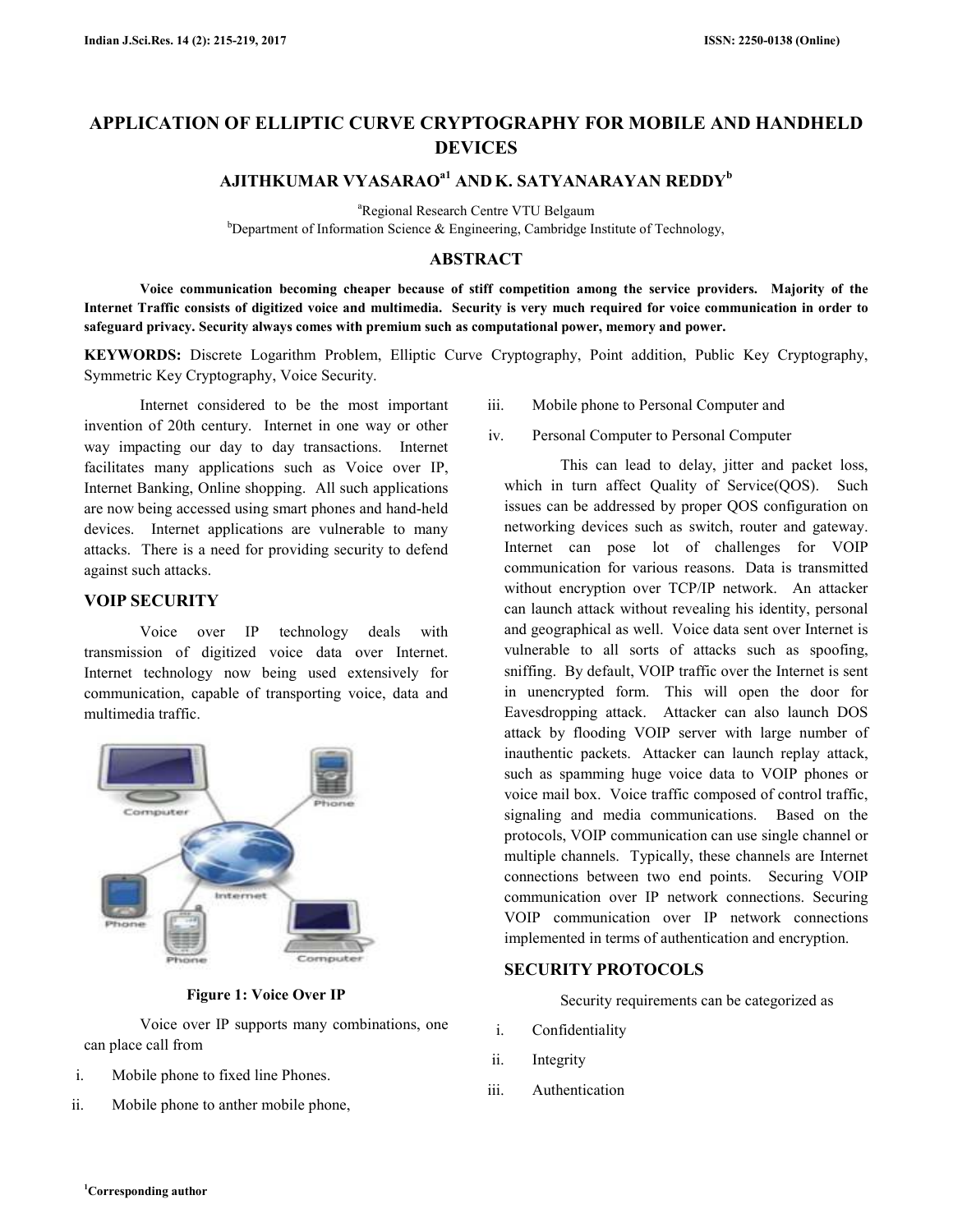Confidentiality can be assured by encrypting the data. An intruder will not be able to decrypt the data, without having access to the key for decrypting the data. Data Integrity can be implemented by adding some hash at the source and transmitted along with the data, at the receiving end. Data integrity is ensured if there is match between generated hash and received hash. Authentication ensures data is received from the right source. Cryptography which deals with encryption and decryption of data can be broadly classified into two major categories

- i. Public Key Encryption or Asymmetric Key Encryption
- ii. Symmetric Key Encryption

 Public Crypto System uses key-pairs for encryption and decryption, whereas private crypto system uses same key for both encryption and decryption. Public Key crypto system uses more number of CPU cycles and memory. This requirement may not be suitable for mobile and hand-held devices as they are limited by computational power, memory and energy or battery power. Cryptographic algorithm should be energy efficient so that system can last for long time.



**Figure 2: Public Key Encryption**

 Private key crypt system uses same key for encryption and decryption. Since same key is used for both encrypting the data and decrypting the data, this approach consumes less number of CPU resources compared to public key crypto system. The major challenge is how to exchange secret key over public infrastructure.



**Figure 3: Symmetric Key Encryption** 

 Modern cryptography uses combination of public and private key cryptosystem. Public key crypto system for key exchange and private key system for encryption and decryption. RSA which belongs to public key system is a good candidate, however RSA is not best candidate for mobile and handheld devices which have limited computational power and memory. Elliptic Curve Cryptography is a good candidate for mobile and handheld devices. We are proposing ECC for voice encryption, here we use ECC for key exchange and AES for encryption and decryption.

## **ELLIPTIC CURVE CRYPTOGRAPHY**

 ECC was discovered in 1985 by Neil Kibitz and Victor Miller. ECC schemes are public-key mechanisms that provide the same functionality of RSA. ECC belongs to public key cryptosystem category, which is based on Elliptic Curve Discrete Logarithm Problem for its security.

 ECC is serving as an alternative to RSA by providing highest strength per-bit security compared to other prevalent cryptosystems existing today. ECC-160 provides security compared with RSA-1024 and ECC-224 provides security compared with RSA-2048 [Luma and Ameti, 2014]. Elliptic Curve Cryptography is such a powerful cryptosystem, which uses only 1/6 key size of RSA to guarantee the equivalent security [Park, 2016]. ECC uses shorter key lengths and provides security equivalent to RSA. This feature makes ECC very attractive for mobile hand-held devices.

#### **Mathematical Background**

 An elliptic curve shown in Figure 4 can be represented as the set of solutions for the equation

$$
y2=x3+ax+b(mod p) \quad (1),
$$

where a, b belongs Zp such that  $4a3 + 27b2 \neq 0$ , including the point of infinity. Efficiency of elliptic curve algorithm is based on various factors like selecting the finite filed which could be either prime or binary, elliptic curve arithmetic such as point addition and point multiplication, scalar representation [Karthikeyan, 2012]. Algorithms are evaluated against two parameters such as time complexity and space complexity. An algorithm is considered to be complex if it takes more time to solve mathematical problem. The security of ECC is attributed to difficulty of solving discrete logarithm problem over the points on an elliptic curve, which is popularly known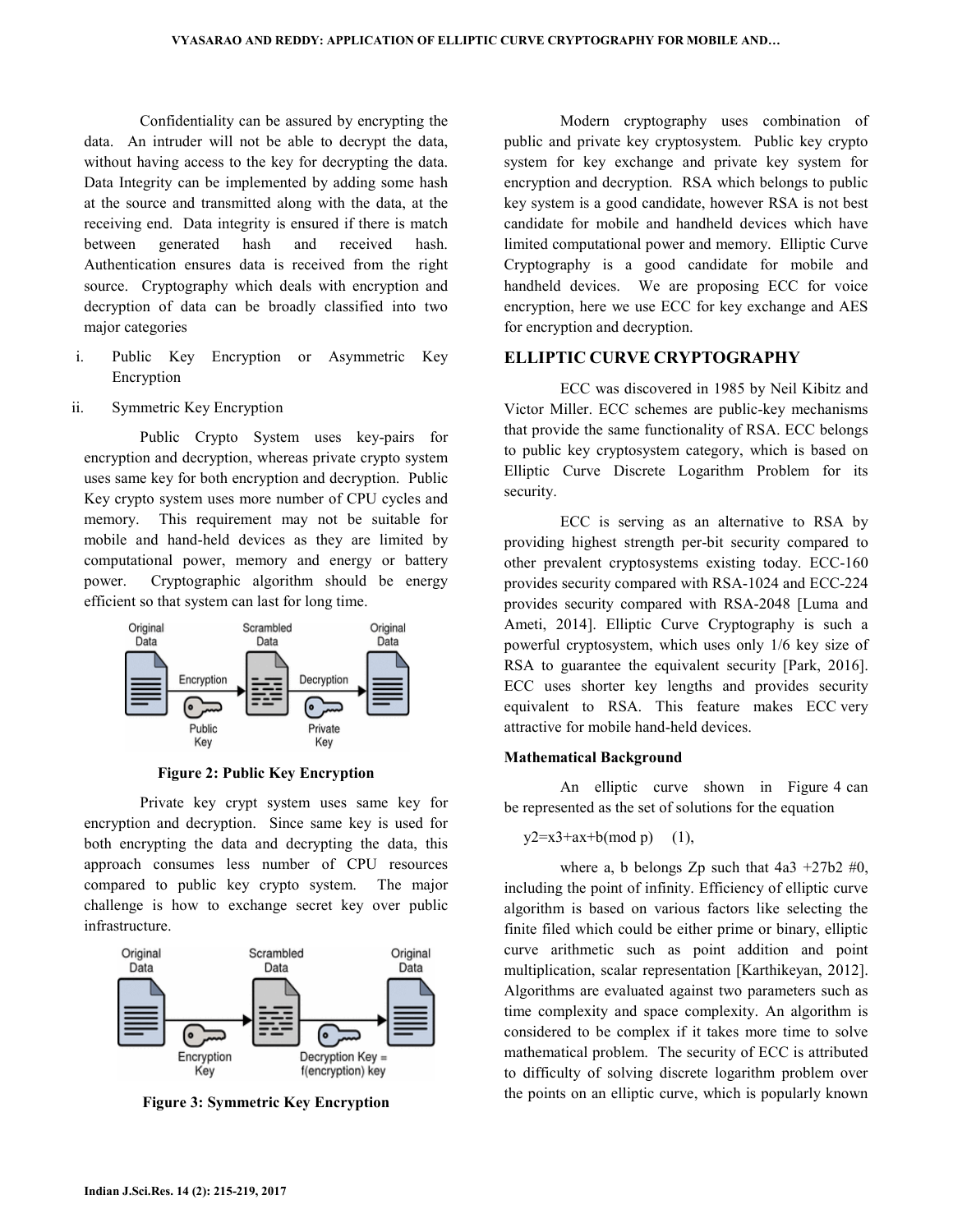as Elliptic Curve Discrete Logarithm Problem (ECDLP). To give one example, the best-known method to solve ECDLP (pollard's rho algorithm) is fully exponential and substantially smaller key sizes as compared to other public cryptosystems to provide equivalent security [Kalra and Sood, 2011].



**Figure 4: The Elliptic curve**

The Elliptic Curve Discrete Logarithm Problem can be stated as follows. P and Q are two points on an elliptic curve and kP represents the point added to it self k k times, where k is a scalar such that  $kP = Q$ . For a given P and  $Q$ , it is computationally infeasible to obtain  $k$ , if  $k$  is sufficiently large,  $k$  is the discrete logarithm of  $Q$  to the base P. ECC has certain characteristics that enables the process of taking any two points on a specific curve. Adding these 2 points results in another point on the same curve. There is inherent difficulty finding which 2 points have been used to arrive at the third point. This property is very much useful in cryptography [Ammayappan et. al., 2011]. Operations that are defined in elliptic curve 2011]. Operations that are defined in elliptic curve cryptography are point addition which is shown in Figure 6, point multiplication and point doubling. Elliptic Curves have certain geometrical properties. Elliptic Curves symmetry over x-axis. If we take the reflection over the xaxis, we get another half of the elliptic curve. Point addition operation is defined over the elliptic curve. Take two points P and Q on the elliptic curve. Draw a line joining P and Q, extend this line so that it touches another joining P and Q, extend this line so that it touches another<br>point on the elliptic curve-R, now take the reflection of –  $R$  on the x axis that is  $R$  on the elliptic curve. Now  $R$  is the result of point addition P with Q.



**Figure 5: The Elliptic curve point addition addition**

 Another important operation defined in elliptic curve cryptography is point doubling. This can we Another important operation defined in elliptic<br>curve cryptography is point doubling. This can we<br>considered as special case of point of addition where  $P=Q$ . Since we are going to add point P to itself, we don't have another distinct point on the elliptic curve to draw a line joining  $P$  to  $Q$ . In this scenario, a tangent to the elliptic curve is drawn keeping  $P$  as the starting. Tangent is extended and it intersects at another point which is considered to be  $-R$ , now take reflection on x-axis to obtain R. Now  $R = P + P = 2P$ , which is nothing but result of doubling of point P.



Figure 6: The Elliptic curve point doubling

Extending this point doubling operation, we can another operation, which is nothing but Elliptic perform another operation, which is nothing but Elliptic curve point multiplication. Point multiplication is the operation of successively adding a point along an elliptic curve to itself repeatedly.

The Elliptic curve point multiplication is also referred as scalar multiplication, thus the most common name is elliptic curve scalar multiplication. Scalar multiplication is denoted as  $nP = P + P + ... + P$  for some integer 'n 'and a point  $P = (x, y)$  that lies on the elliptic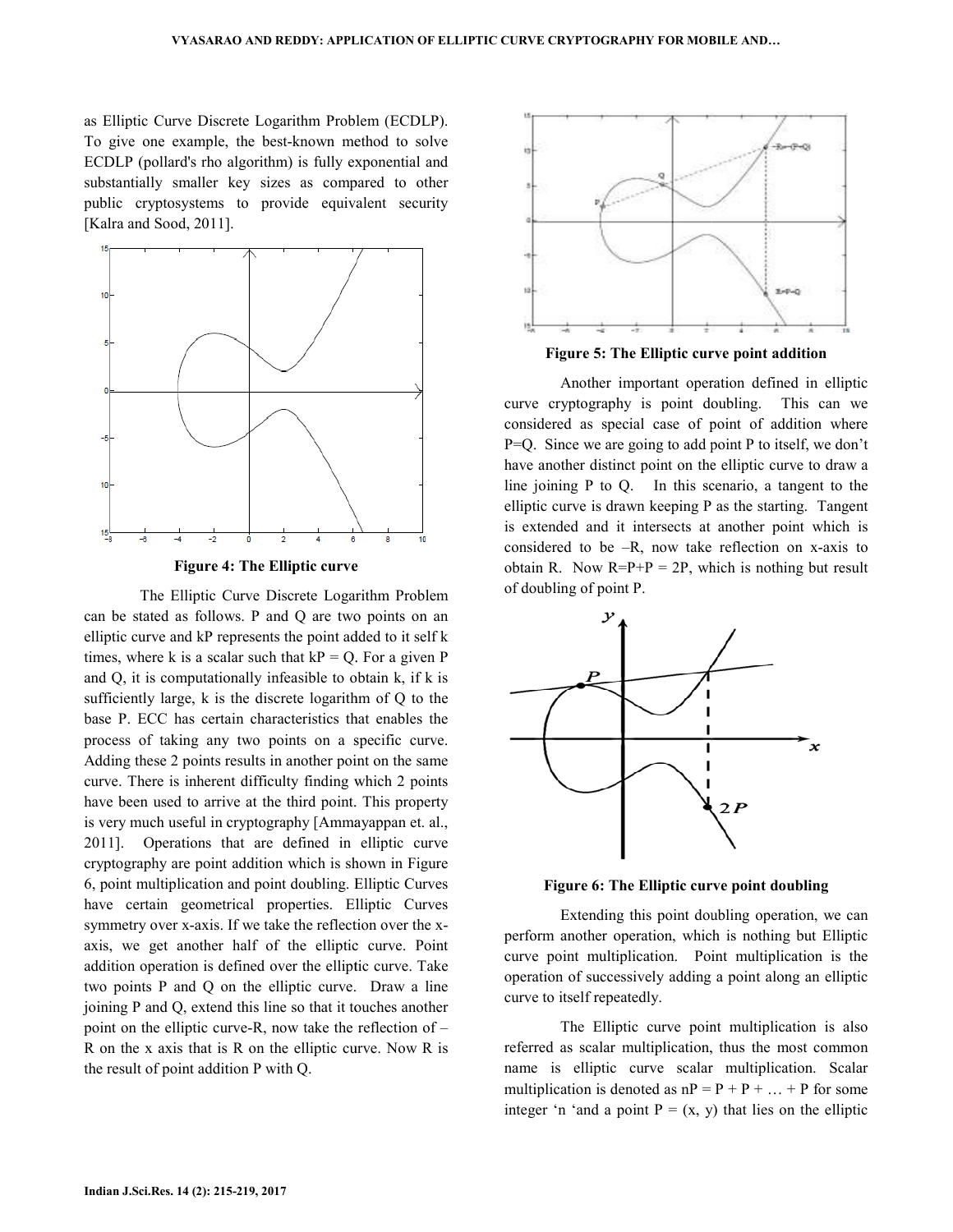curve, E. There is one special case of point addition operation in elliptic curve. In this case point P is added to –P, which is nothing but reflection of point P on x-axis, when added P with  $-P$  by joining two points with a straight line, this resulting line will not intersect elliptic curve at another point, as this line is parallel to y-axis.



**Figure 7: The Elliptic curve point addition special case**

When point,  $P$  is added with  $-P$  the line intersects elliptic curve at the point of infinity, which is denoted as "θ". Point addition with point of infinity gives back to same point. In other words,  $P + \theta = \theta + P =$ P. Point of infinity serve as identity element with respect to group operation addition.

#### **Elliptic Curve Discrete Logarithm Problem**

 Given a point P and Q is obtained by multiplying P by a scalar integer d. Given P and Q it is difficult to derive integer d. Adding d times P. In other words,  $P + P$  $+...+P = dP = Q$ . Choosing large d will make attacker job hard. If 'd' is known, we need efficient algorithm to compute dP. One such algorithm is double and add. Strength of any cryptographic algorithm is measured against hardness or effort required to break the key. Effort required to break the key is proportional to key length. In other words, 128-bit key provides higher security compared to 64-bit key. Advantage of using Elliptic Curve Cryptography is ECC provides better security with smaller key size compared to its other public key cryptographic algorithms like RSA. Elliptic Curve Cryptography can be used for exchanging the secret key, encryption and decryption of data. Diffie-Hellman proposed first key exchange protocol. A variant of Diffie-Hellman key exchange algorithm can be implemented using ECC.

#### **KEY AGREEMENT**

 Key agreement protocols play very important role for ensuring secure communication over insecure network. In voice communication, unless and otherwise specified, it refers to communication between two entities. In this paper, we are referring only unicast voice communication scenario, excluding multicast and broadcast communication cases. A key establishment protocol allows two or more parties to establish a shared secret key for encrypted communication over unsecure network]. A two-party key agreement protocol facilitates establishment of common key between two communicating entities. Both entities contribute some information to generate the shared session key. Diffie-Hellman proposed first key agreement protocol, which is considered to be original break-through in public-key cryptography. However, Diffie-Hellman protocol is susceptible to man-in-the-middle attack as there is no mechanism to authenticate two entities participating in the secure communication. Basic requirement of key agreement protocol is to ensure session key is established only between the intended parties to the communication. The desirable characteristics of two-party key agreement protocol includes known key security, perfect forward secrecy, key compromise impersonation, unknown key share, implicit key authentication, key confirmation and explicit key authentication which needs to be satisfied while designing a protocol for efficacy [Ammayappan et. al., 2011].

## **ANALYSIS OF ELLIPTIC CURVE CRYPTOGRAPHY**

#### **Diffie-Hellman Key Exchange variant for ECC**

 Diffie-Hellman key exchange algorithm is used for exchanging the secret key over insecure channel. Let us take a scenario in which Alice and Bob two parties need to exchange secret key. Elliptic Curve Cryptography provides a way to exchange secret key.

- i. Alice and Bob agree upon starting point P point on elliptic curve publicly defined  $y2 = x3 - 4x + 0.67$
- ii. Alice selects his private ' $\alpha$ ' and computes  $\alpha$ P shares this with bob
- iii. Bob selects his private 'β' and computes βP shares with Alice
- iv. Alice receives βP and computes βPα by multiplying with his private